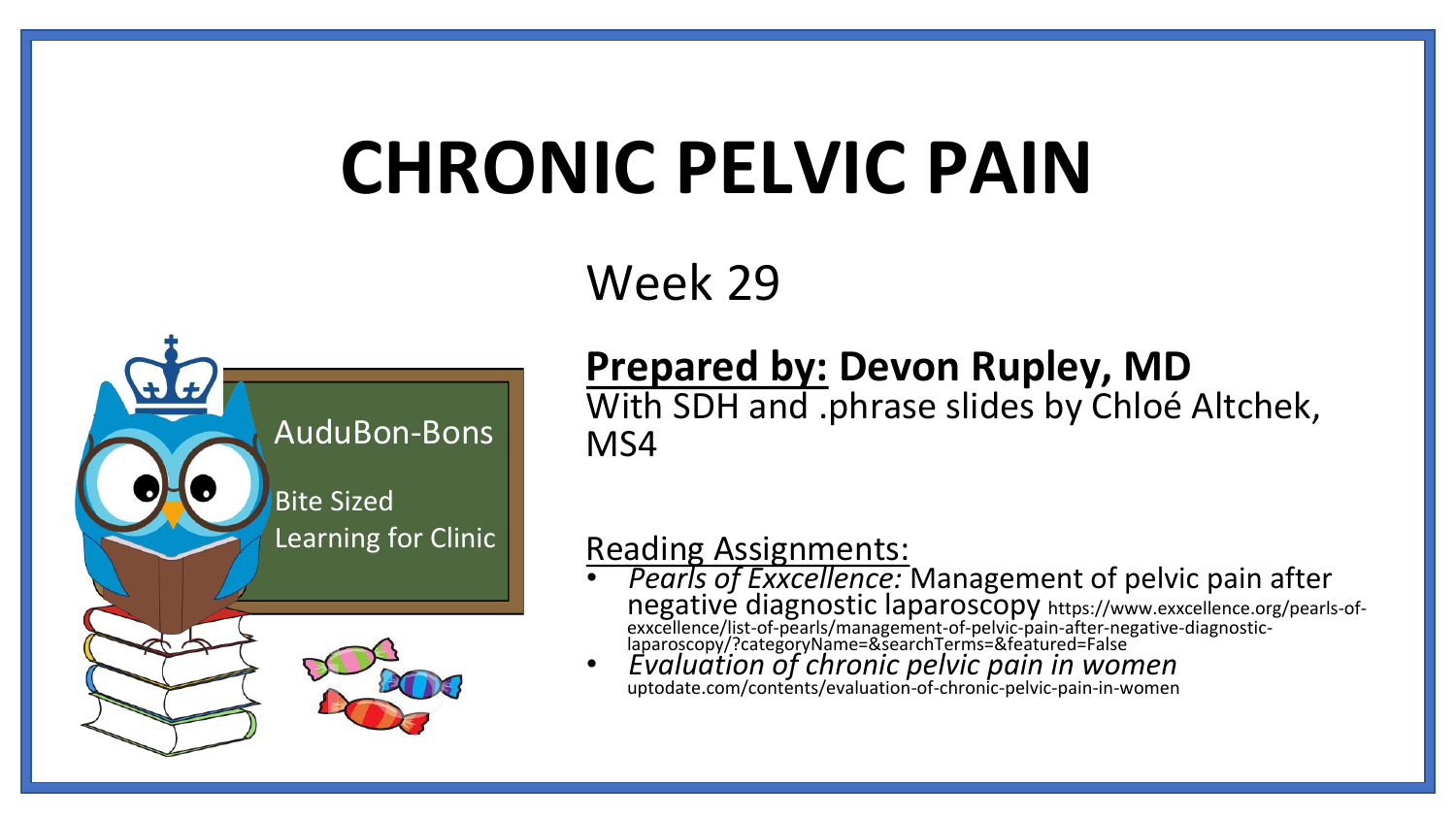## LEARNING OBJECTIVES

- To understand the definition of chronic pelvic pain
- To identify the common etiologies of chronic pelvic pain
- To determine best approach to evaluating and treating patients presenting with chronic pelvic pain

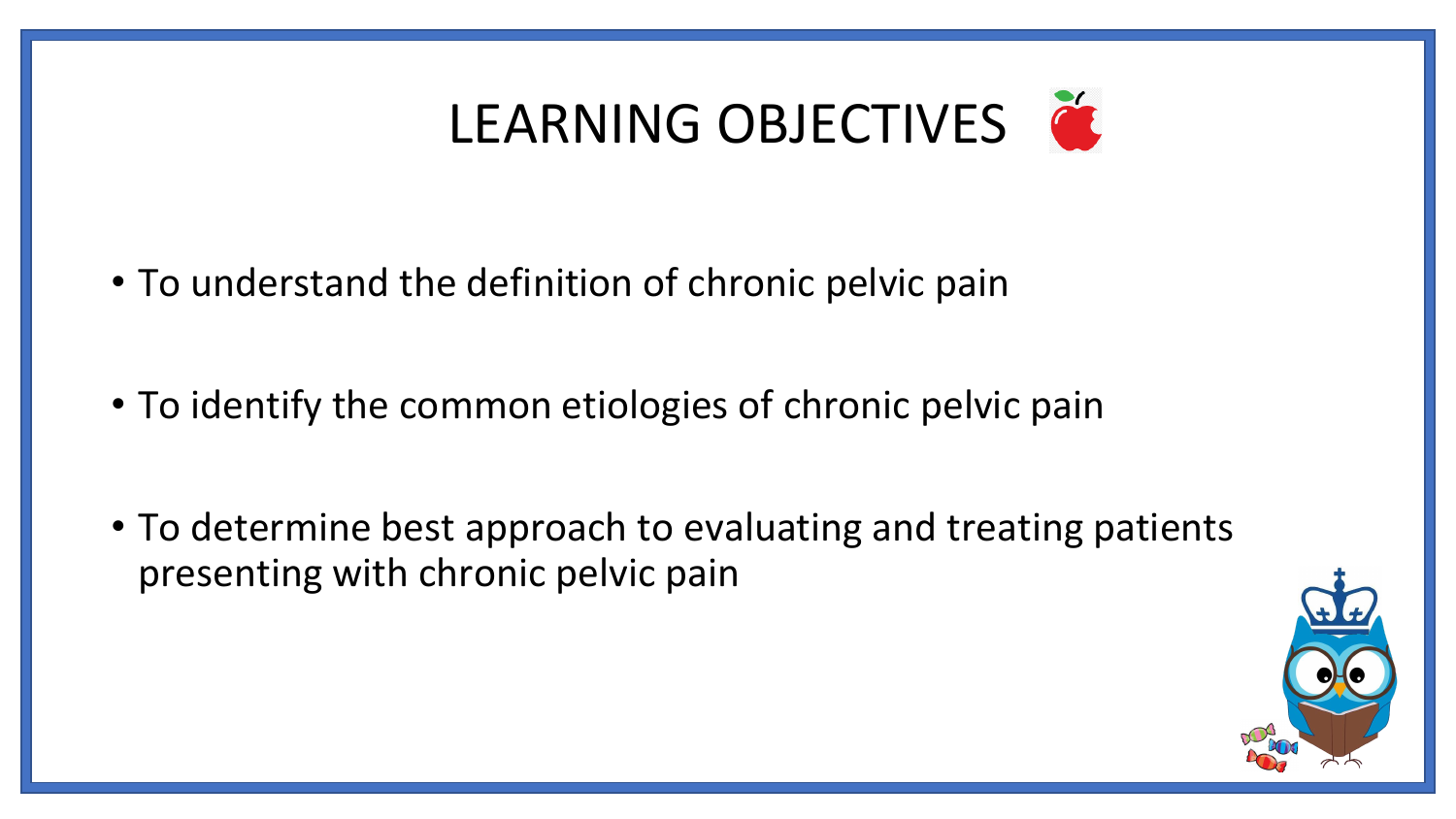### CASE VIGNETTE

Ms. Payne is a 44 year old G4 P3013 with DMII, depression and Class II obesity who presents to clinic for evaluation of 2 years of pelvic pain.

- Notes it is extremely bothersome with her life and is keeping her from having intercourse with her husband
- Describes it as constant "pulling"
- "Diffuse" across lower abdomen
- Worse with menses but always present
- Denies n/v/f/c, no abnl bleeding, no urinary problems, +chronic constipation for which she takes Miralax PRN

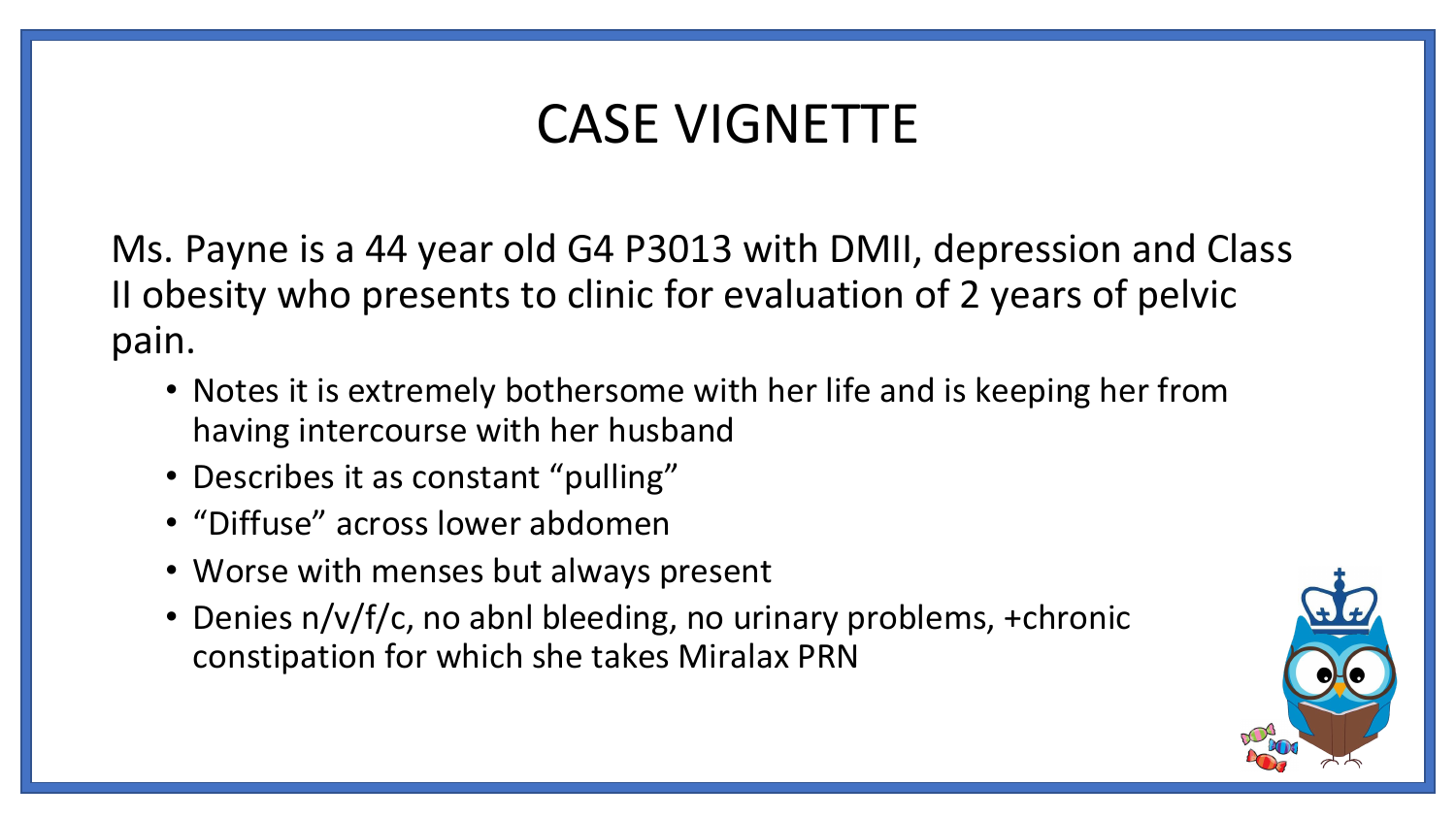#### FOCUSED HISTORY

#### What elements of this patient's history are most relevant?

- **POB:** NSVD x 1, **LTCS x 2**, **ruptured ectopic pregnancy x1**
- **PGYN: Remote history of an "pelvic infection" 25 years ago**, no abnl paps, **a few known small fibroids**, no cysts, moderately heavy menses lasting 6-7 days longstanding every 3-4wks
- **PMH: T2DM, depression not on meds**
- **PSH: LTCS x 2**, **laparoscopic appendectomy**, **open salpingectomy i/s/o ruptured ectopic pregnancy 20 years ago**
- **MEDS:** Metformin
- **ALL:** NKDA
- **SOC:** Social etoh/ no tob or drugs, lives with husband and youngest child age 19, feels safe at home, works part-time as a HHA

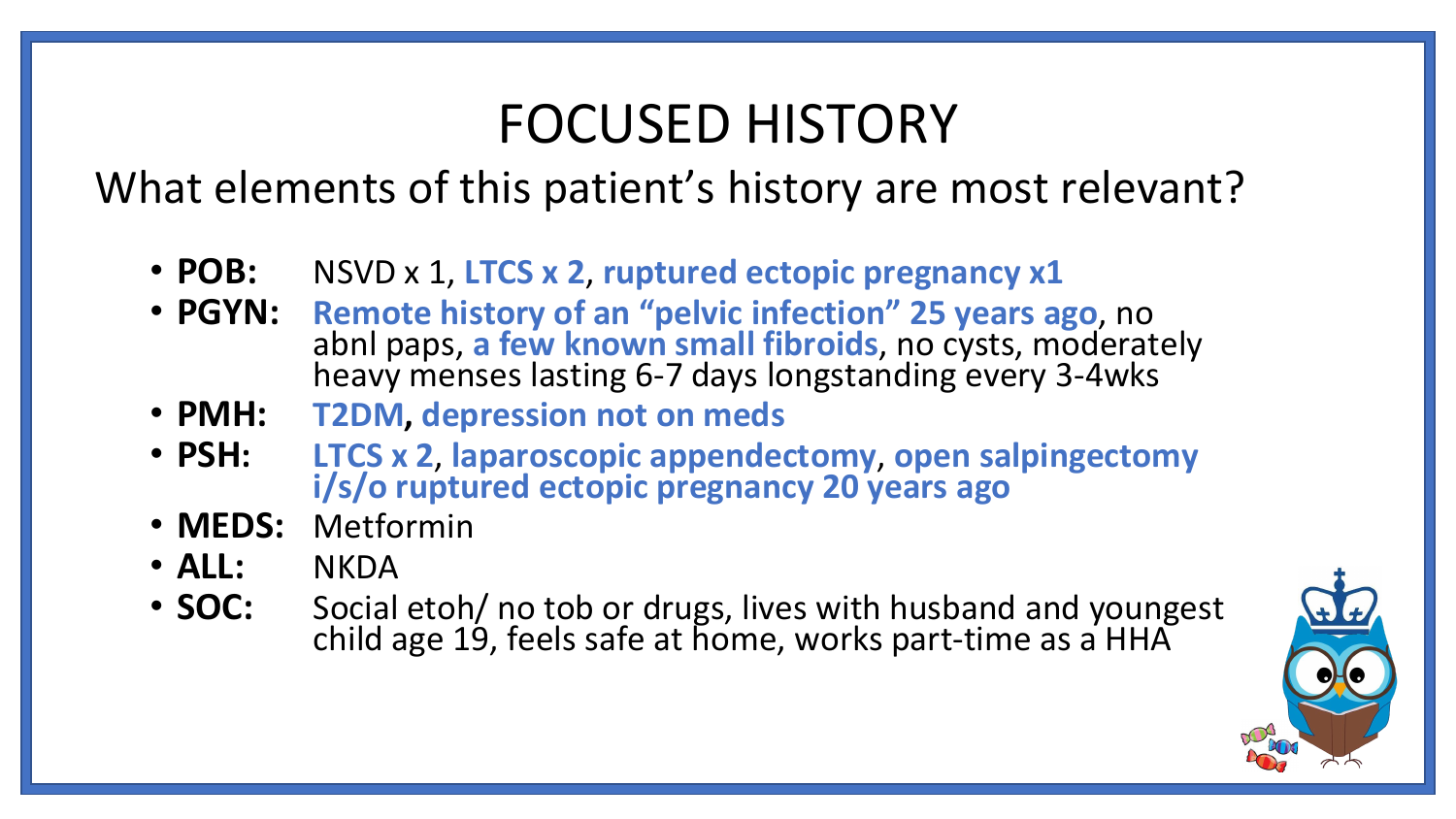#### PHYSICAL EXAM

- **VS:** BP 135/87, HR: 88, T: 98.2, BMI: 34.2
- **Gen:** No acute distress, sitting comfortably
- Abd: Obese, soft, non-distended. Well healed-Pfannenstiel incision and LSC port site incisions. **Mildly tender diffusely in bilateral lower quadrants**. No rebound or guarding
- **Speculum:** Normal external genitalia, physiologic discharge, no blood in vault, no cervical lesions
- **BME:** No CMT, uterus 6-8 wk size, sharply anteverted, **limited mobility**, **mildly tender to palpation diffusely especially anteriorly along Pfannenstiel scar**, no adnexal masses or tenderness
- **Ext:** WWP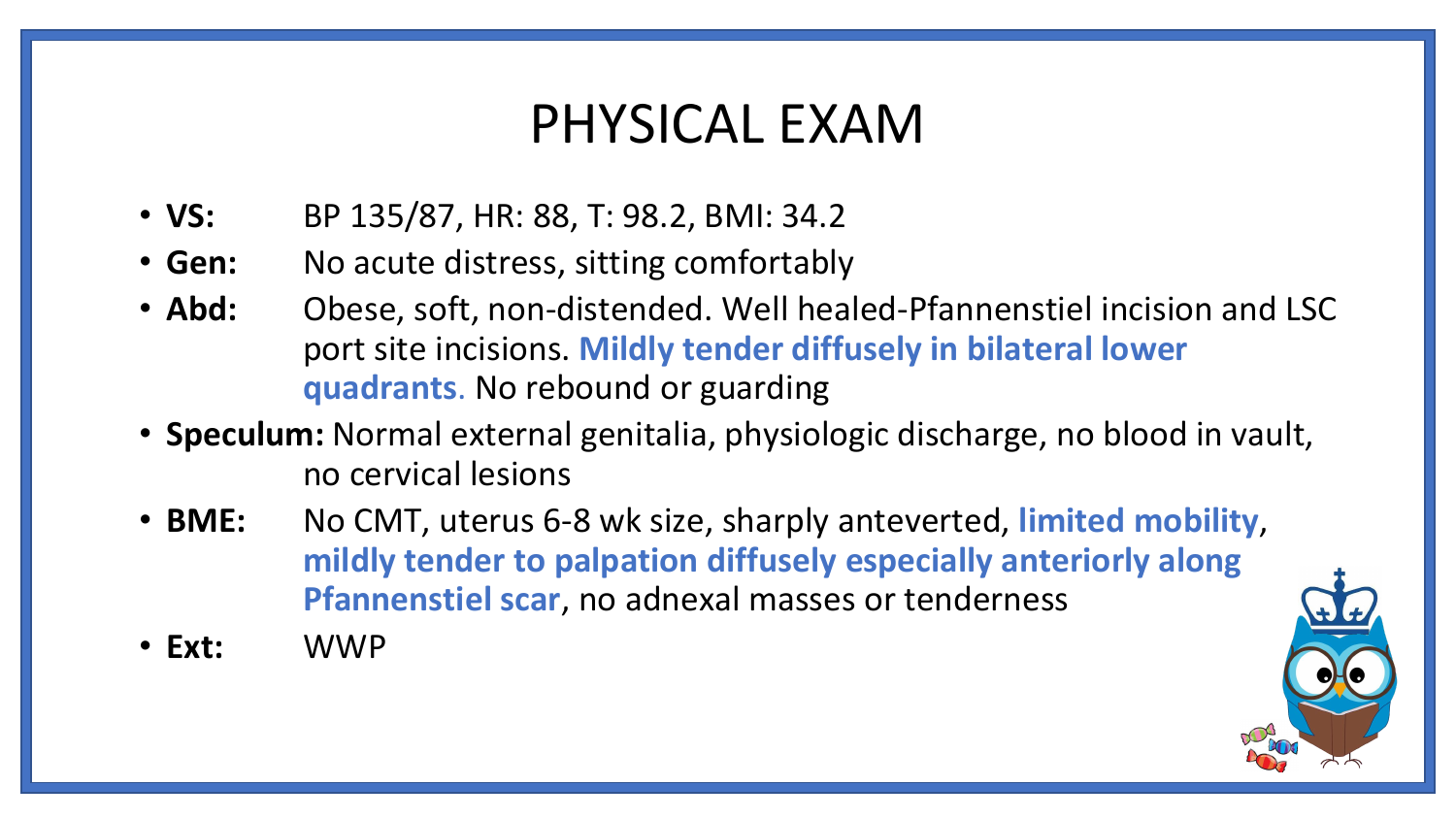### DEFINITIONS- CHRONIC PELVIC PAIN

- **No consensus on definition**
- Definition from **RCOG**:
	- Intermittent or constant chronic pain in the pelvis lasting at least **6 months**
	- Occurring not exclusively with menstruation or intercourse
	- Not associated with pregnancy
- Definition from **uptodate**:
	- Non-cyclic pain perceived to be in the pelvic area persisting for 3 to 6 months or longer, and is unrelated to pregnancy
		- Cyclic pain with menses is categorized separately as DYSMENORRHEA
	- Limited to anatomic pelvis (between the umbilicus and inguinal ligament)
		- vulvar/ perineal disorders are categorized separately as VULVODYNIA
- No current practice bulletin from **ACOG**, however from an FAQ for patients on Chronic Pelvic Pain (FAQ099)
	- Defined as: pain in the pelvic area lasting 6 months or longer









The American College of **Obstetricians and Gynecologists** MEN'S HEALTH CARE PHYSICIANS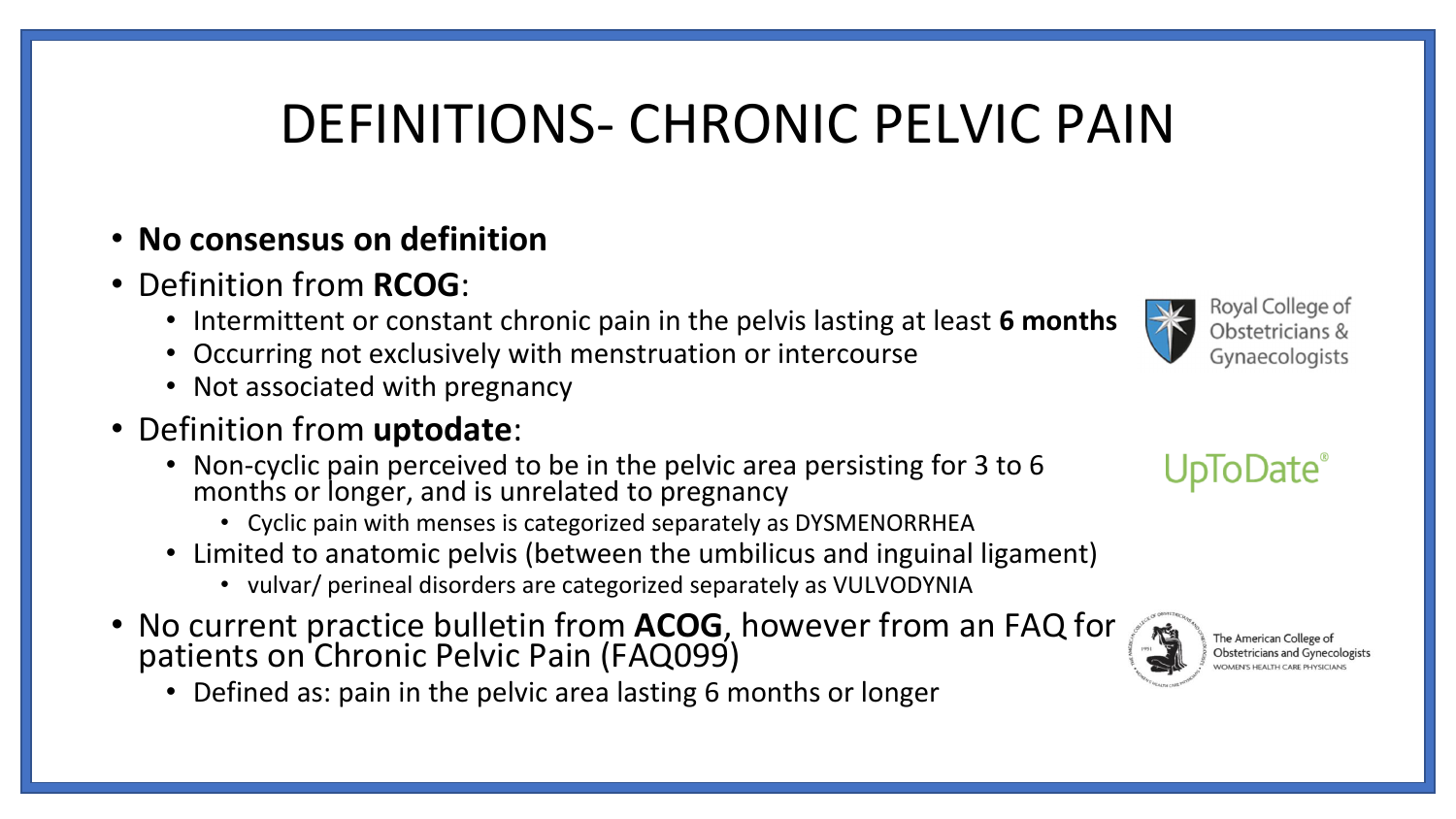### CPP-WHY IS IT IMPORTANT?

- Affects **6-25%** of reproductive-age women
- Accounts for **10%** of all office visits to gynecologists and up to **40%** of gyn laparoscopies
- Common source of frustration for patients and providers
- Symptom, not a diagnosis
- Can indicate **specific pathology** (ie endometriosis) or **functional pain syndrome**
- Often **multi-factorial**, and requires multi-faceted approach

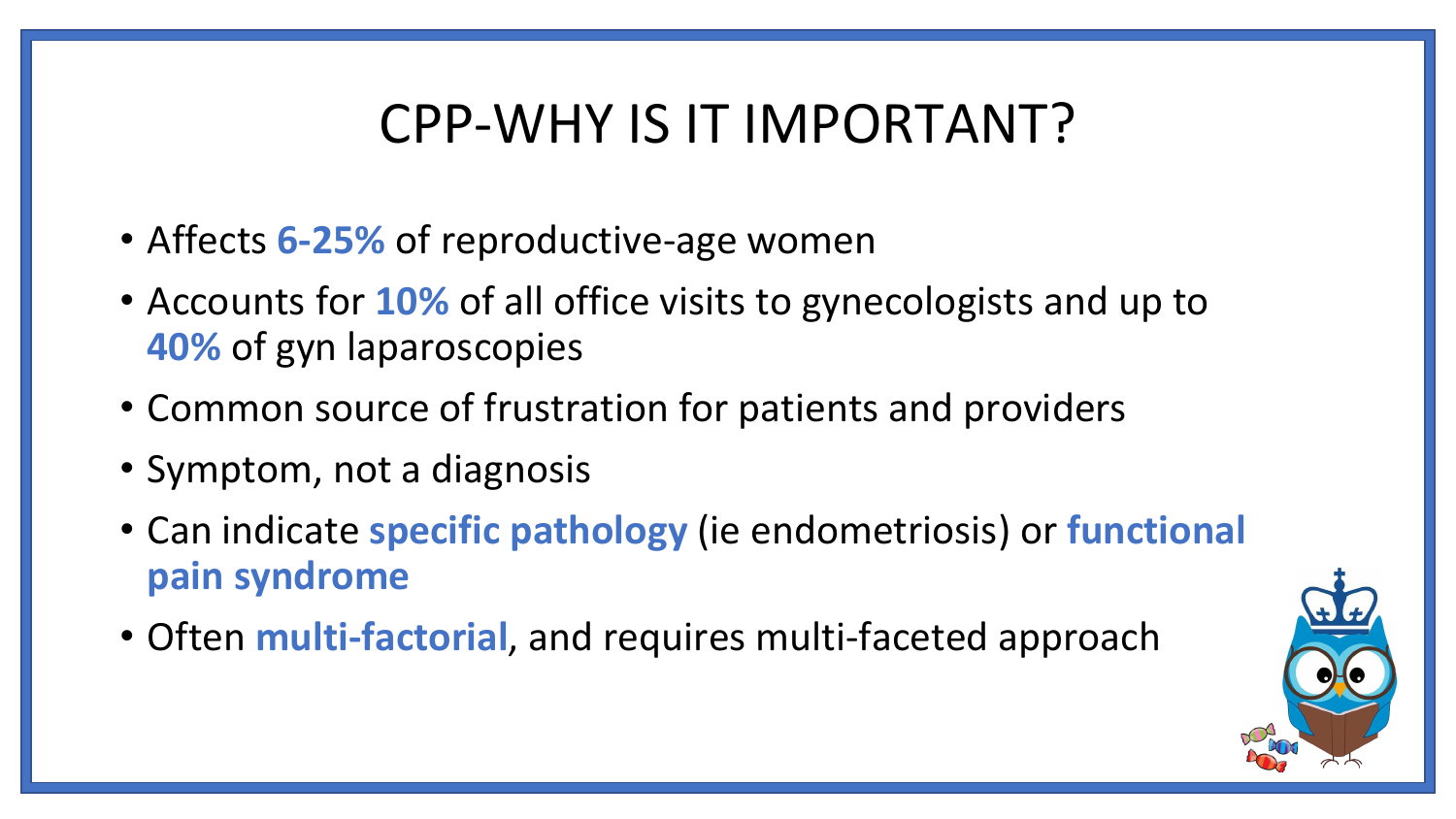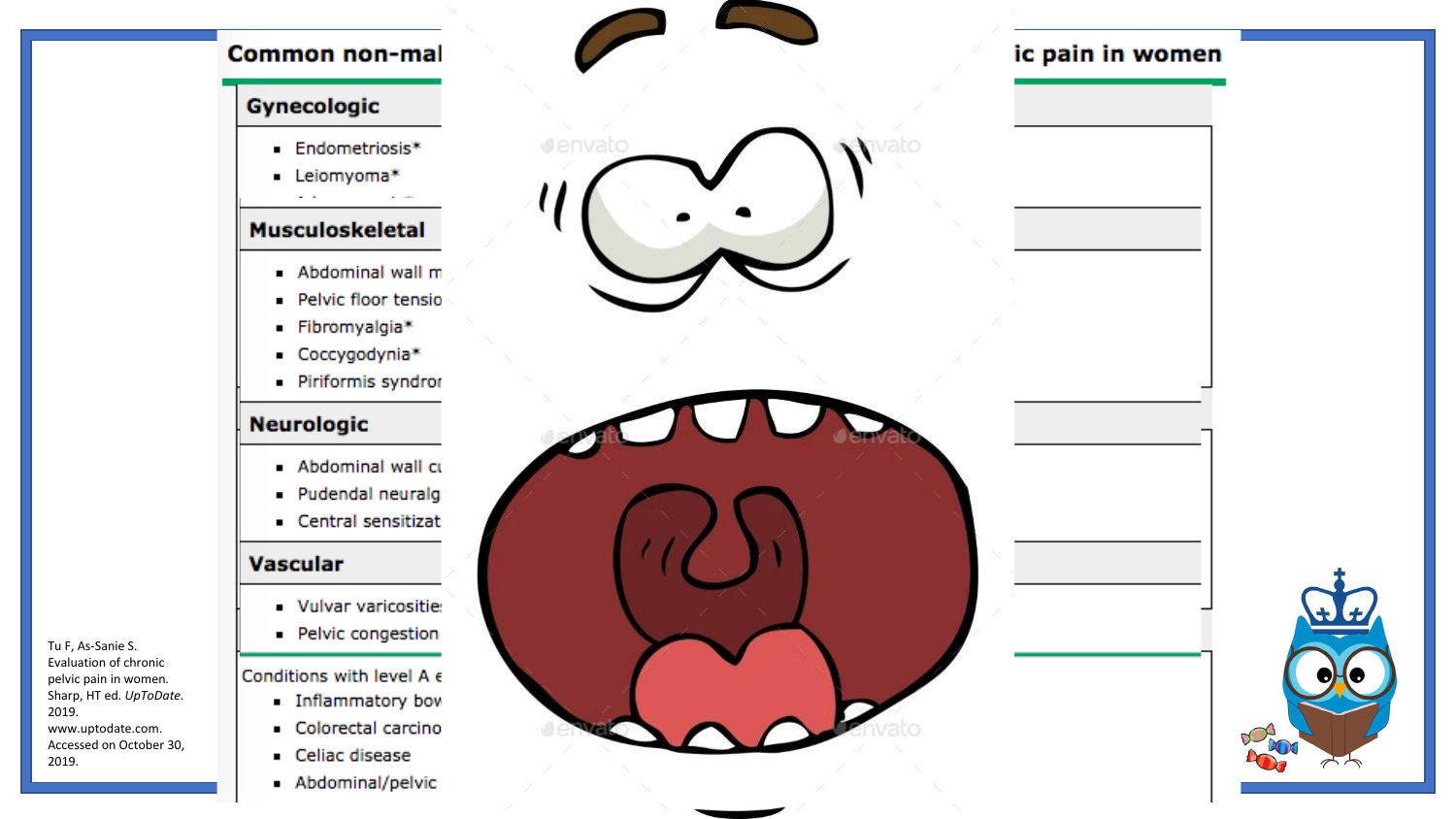### GYN CAUSES OF CPP

#### **What are possible gynecological causes of chronic pelvic pain?**

- Endometriosis
- Pelvic inflammatory disease
- Adhesive disease
- Adenomyosis
- Leiomyomatous uterus
- Pelvic floor prolapse/myalgia/trigger points

Less common causes:

- Pelvic congestion syndrome
- Ovarian remnant syndrome
- GYN malignancy

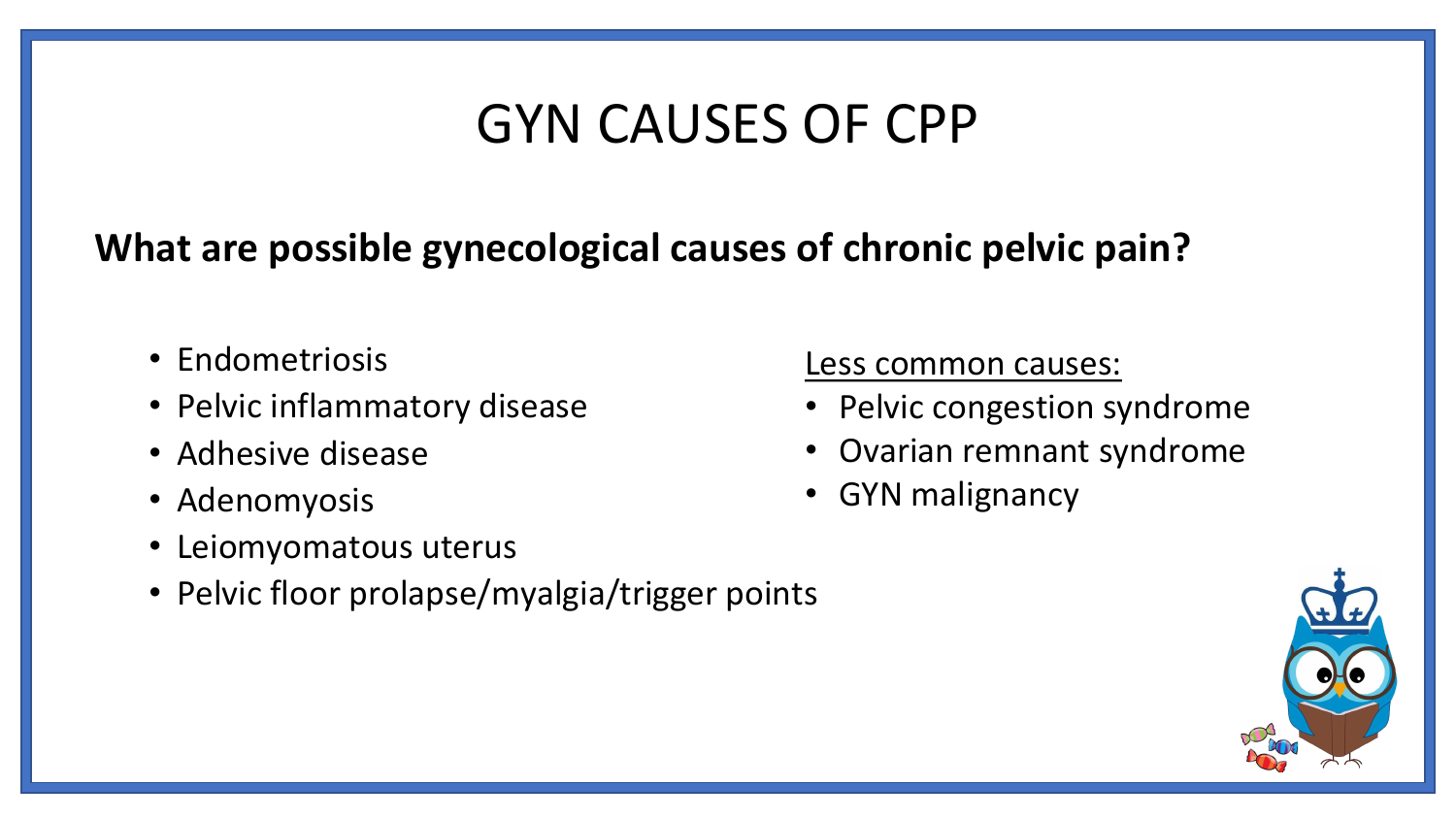### CPP-INITIAL EVALUATION

- Patients with CPP have often seen multiple providers for same problem or have waited many years before seeking care
- From beginning of visit must create **realistic expectations** with patient:
	- Clarify one cause of CPP might take time to find or may never be found definitively
	- Emphasize regardless of if cause is found or not, goal is to improve quality of life for patient
	- AND this might require prolonged, multi-modal therapy

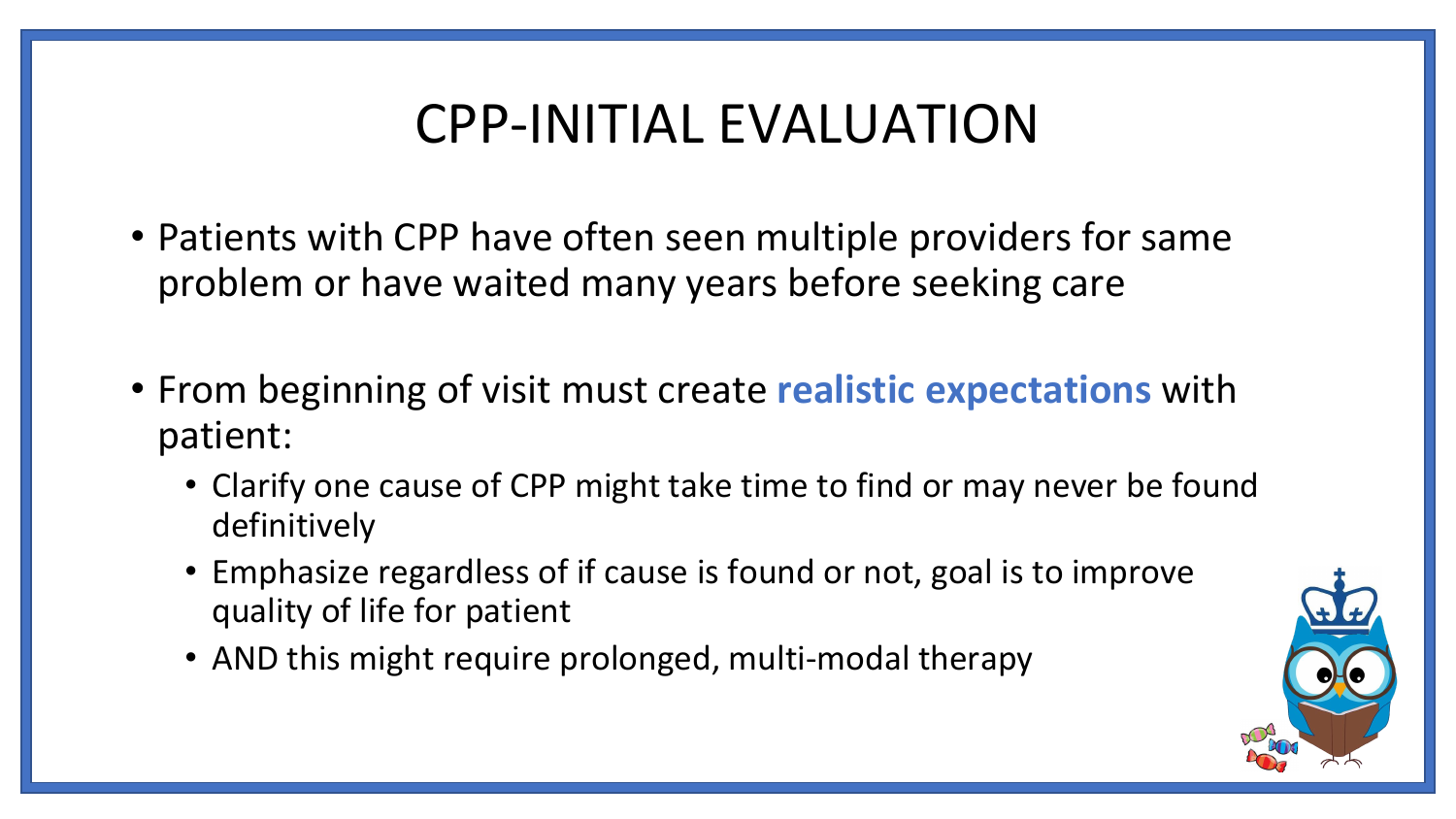#### CPP-INITIAL EVALUATION

#### Back to Ms. Payne: **what history are you going to obtain?**

- Pain characteristics:
	- onset
	- timing
	- quality
	- cyclic vs noncyclic
	- provocative/ palliating factors
	- location
- Medical, surgical, psychosocial/trauma, and sexual history information
- Look for symptoms to assess for 5 common etiologies of CPP:
	- 1. Musculoskeletal/ pelvic floor pain
	- 2. Irritable bowel syndrome
	- 3. Interstitial cystitis
	- 4. Chronic uterine pain disorders (endometriosis, adenomyosis, leiomyoma)
	- 5. Peripheral neuropathy

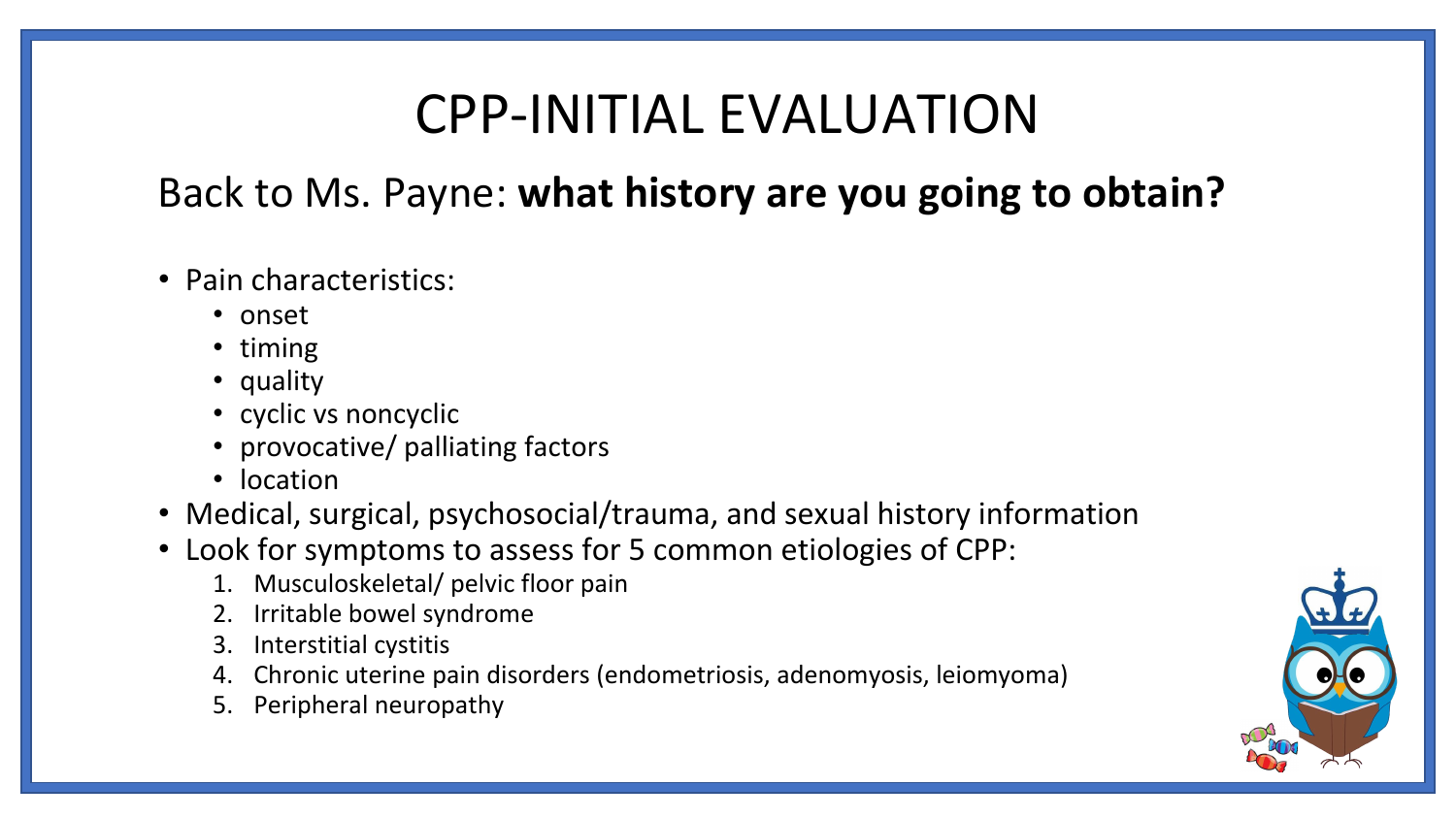#### CPP-INITIAL EVALUATION

#### **What will you look for on physical exam?**

- General affect
- Abdominal exam
	- Operative scars
	- Carnett's test- to check for abdominal wall pain
	- Palpable masses
	- Hernias
- Pelvic exam
	- External visual exam: look for scarring or lesions
	- Consider "cotton swab test" to assess for vulvodynia
	- BME: assess pelvic floor for "trigger points," then traditional BME to assess for CMT, uterine tenderness/mobility/composition, adnexal masses/tenderness
	- Speculum exam with or without cultures
	- Consider RV exam if deep pain to assess for endometriosis
- External pelvic exam, pelvic floor examination, BME, speculum exam



. Carnett's sign for patients with pelvic pain. The exar places his or her finger on the tender area of the patient's abdomen and asks the patient to raise both legs off the table. An increase in the patient's pain during this maneuver is considered a positive test.

Fuente: Chronic Pain in women. David d. Ortiz American Family Physician Volume 77, Number 11 June

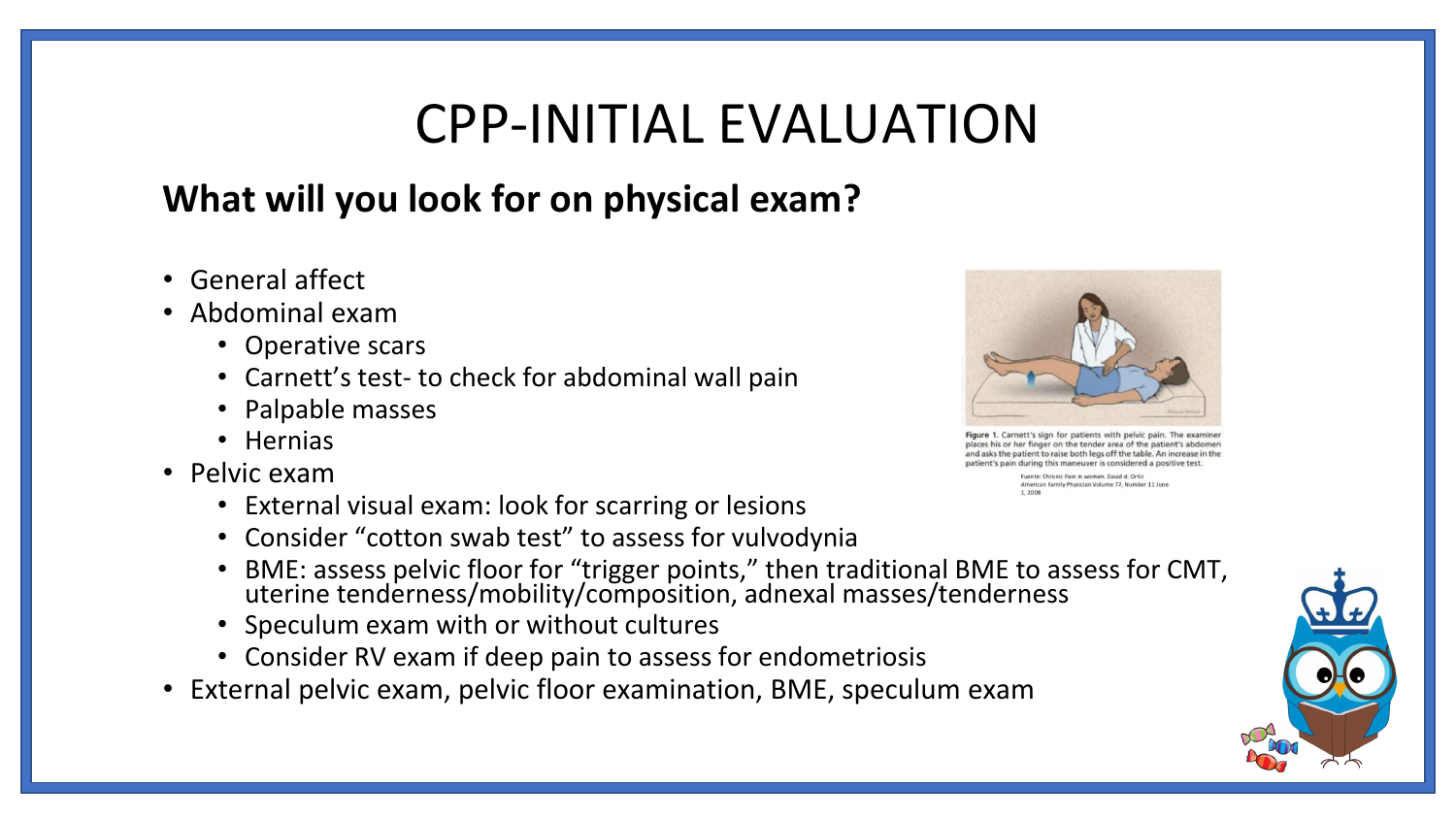### NEXT STEPS IN EVALUATION OF CPP

- Further steps beyond H&P not needed in many cases
- Most CPP patients can be managed by PMDs/GYNs
- Consider referrals to GI/Urology/Psych as guided by H&P
- **Ancillary tests for further GYN workup:**
	- **Laboratory tests:** STI assessment, UA/Ucx
	- **Imaging:** Ultrasound, rarely MRI
	- **Surgical:** Diagnostic laparoscopy, cystoscopy, colonoscopy

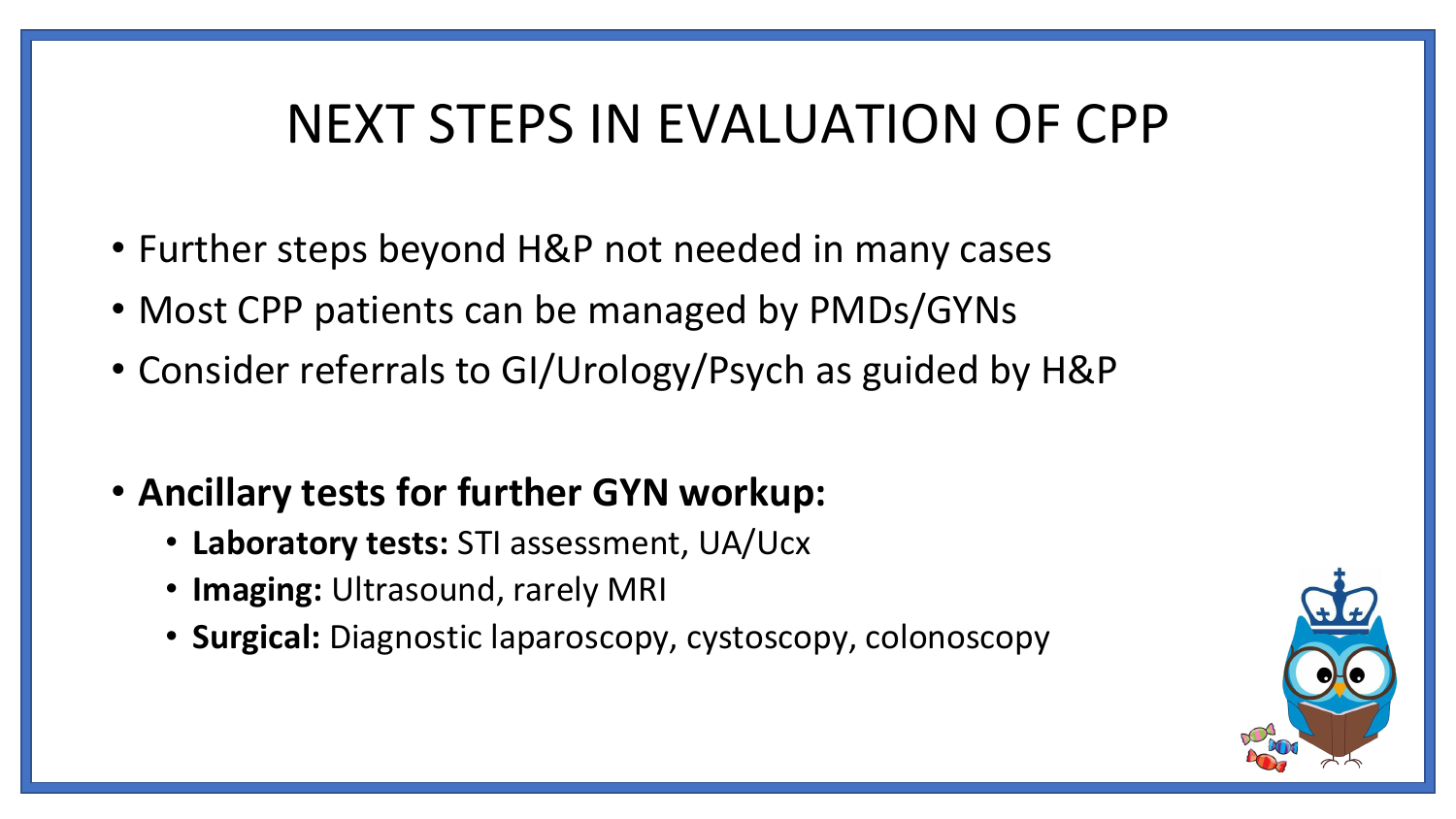#### CPP MANAGEMENT

- Management depends on suspected cause
- If work up is unrevealing, may consider **surgical diagnostic laparoscopy**
- Prior to surgical eval:
	- Consider trial of NSAIDS, implementing exercise regimens, pelvic floor therapy, bowel regimen optimization, +/- hormonal regulation with OCPs/ LNG-IUD for 3 months

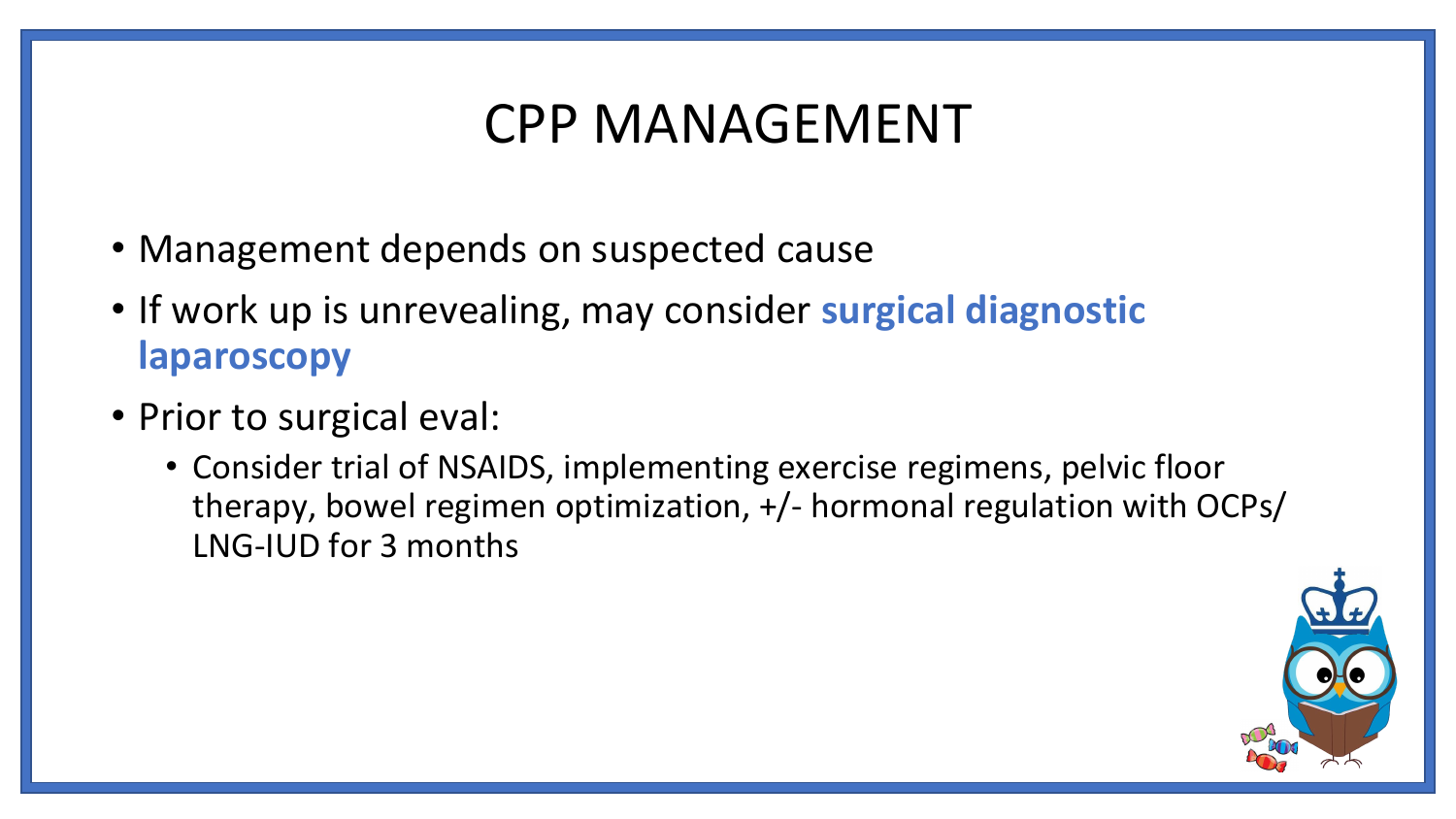### MS. PAYNE PATIENT DIAGNOSIS

- Likely diagnosis?
- CPP likely multi-factorial including **adhesive disease**, **obesity**, **chronic constipation and dysmenorrhea**
- Care plan:
	- LNG-IUD to lessen bleeding/ cycle symptoms
	- Trial of NSAIDS around menses and PRN
	- Regular exercise regimen
	- Increased water/ fiber intake, miralax PRN for constipation
	- Agrees to referral to therapist for depression
	- RTC 3 months to assess for improvement
		- Symptoms still present but much improved
		- Will continue conservative management for now

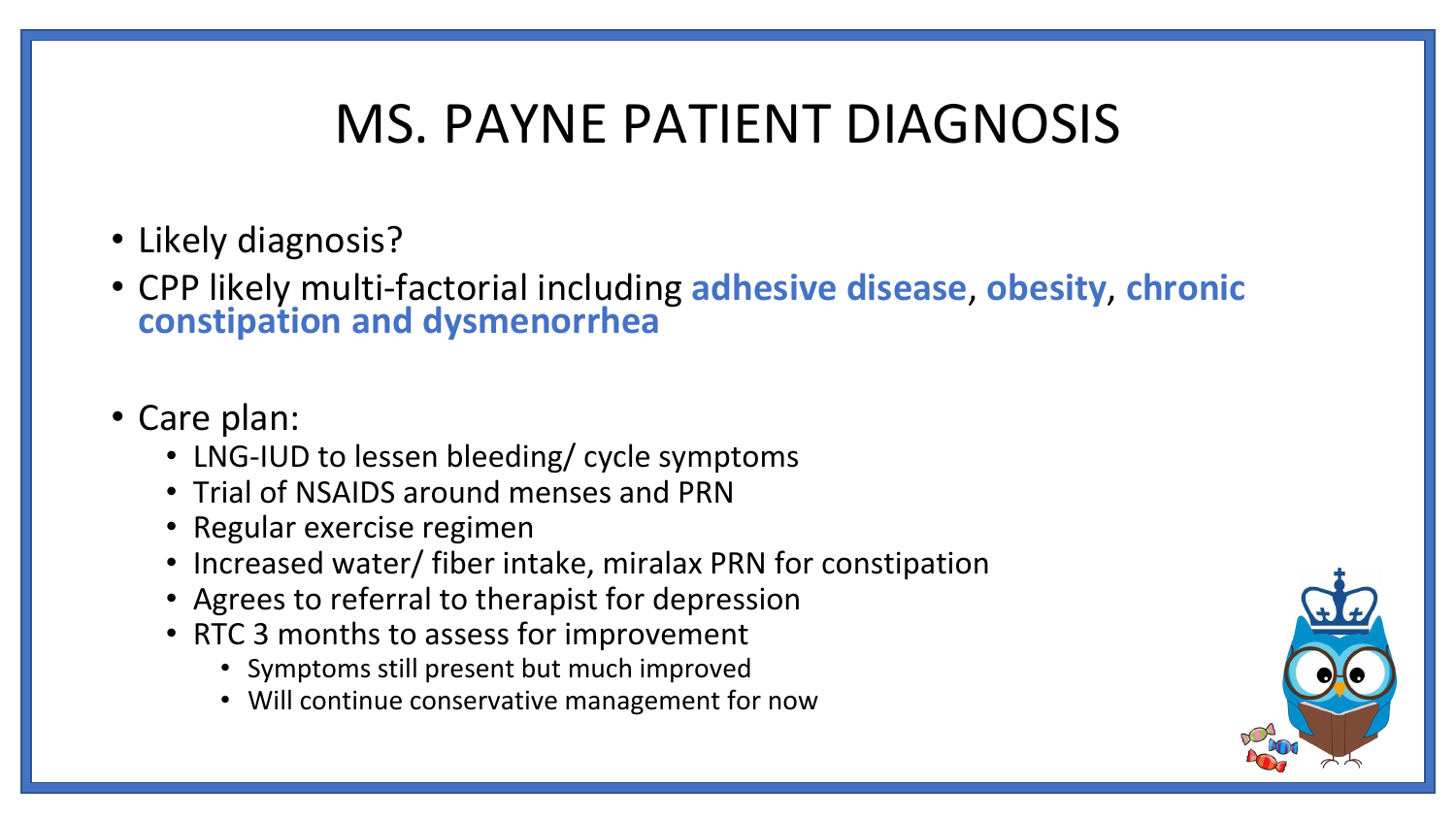### SOCIAL DETERMINANTS OF HEALTH

- Depression, sleep disorders and psychological issues are often associated with CPP and may be the result of the pain
- Many women with chronic pelvic pain have histories of sexual or physical abuse and in particular child abuse that may provoke pain somatization
- African American women report significantly worse pain management and QOL scores than Caucasian women

Use of abuse screening questions may be helpful because patients do not generally associate history of abuse with current pain syndrome

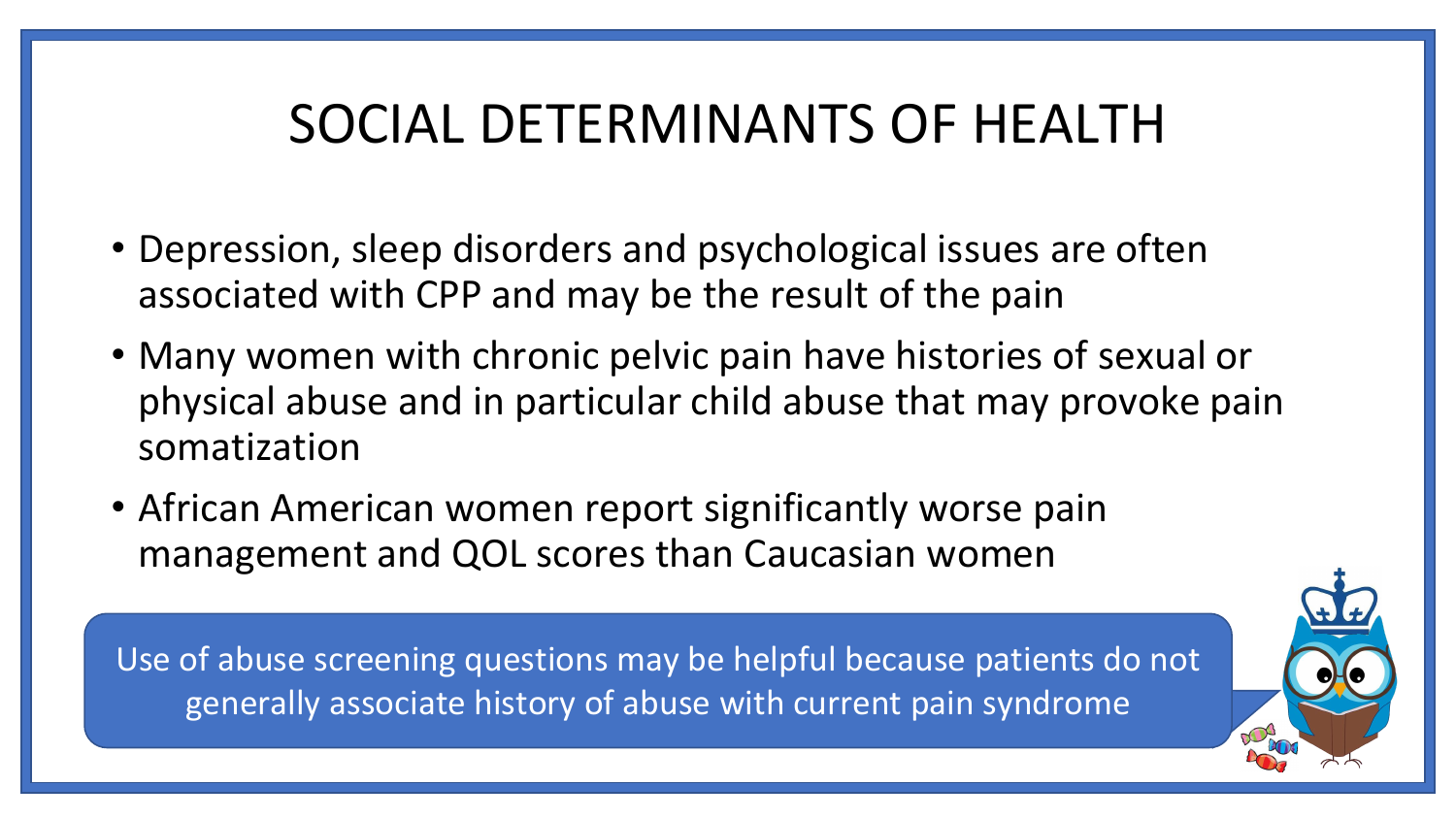#### EPIC .PHRASE

#### **.BBonCPPCounseling**

#### Description: Chronic Pelvic Pain Initial Evaluation Counseling

We discussed that chronic pelvic pain (CPP) is often multi-factorial including adhesive disease, obesity, constipation, and dysmenorrhea, and that causes of CPP might take time find or may never be definitively found. We discussed the patient's goals for quality of life, which include \*\*\*, and that achievement of these goals may require prolonged, multi-modal therapy. A workup including physical exam, STI assessment, urinalysis, and ultrasound was ordered, and a trial of NSAIDS, exercise, pelvic floor therapy, bowel regimen optimization, and hormonal therapy\*\*\* was initiated. The patient understands that if workup is ultimately unrevealing, that we may consider future surgical diagnostic laparoscopy.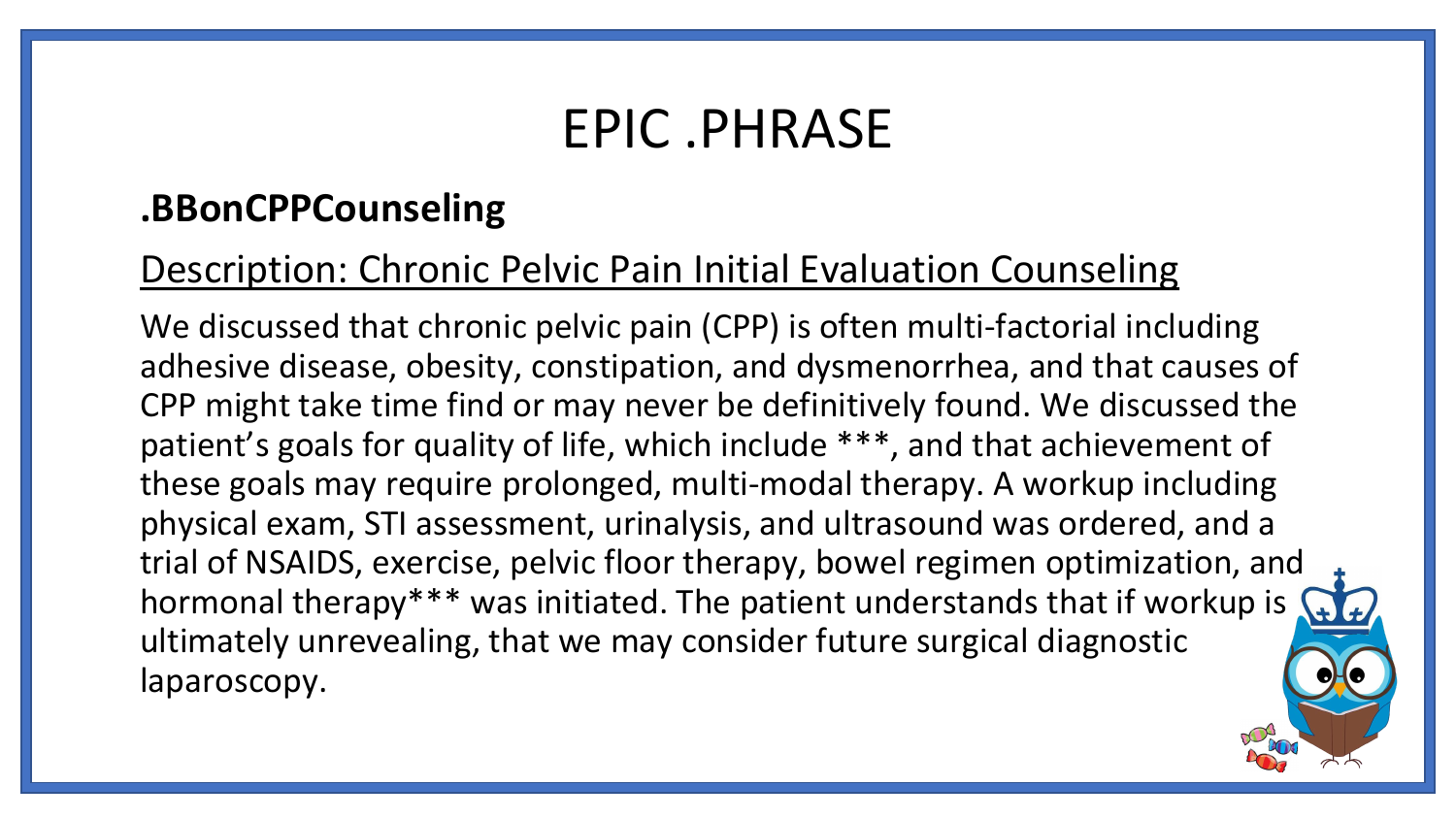#### CODING AND BILLING

R10.2: Pelvic and perineal pain N73.4: Female chronic pelvic peritonitis R10.30: Lower abdominal pain, unspecified

Related:

N30.10: Interstitial cystitis (chronic) without hematuria N94.81: Vulvodynia R30.9: Painful urination N94.6: Dysmenorrhea, unspecified